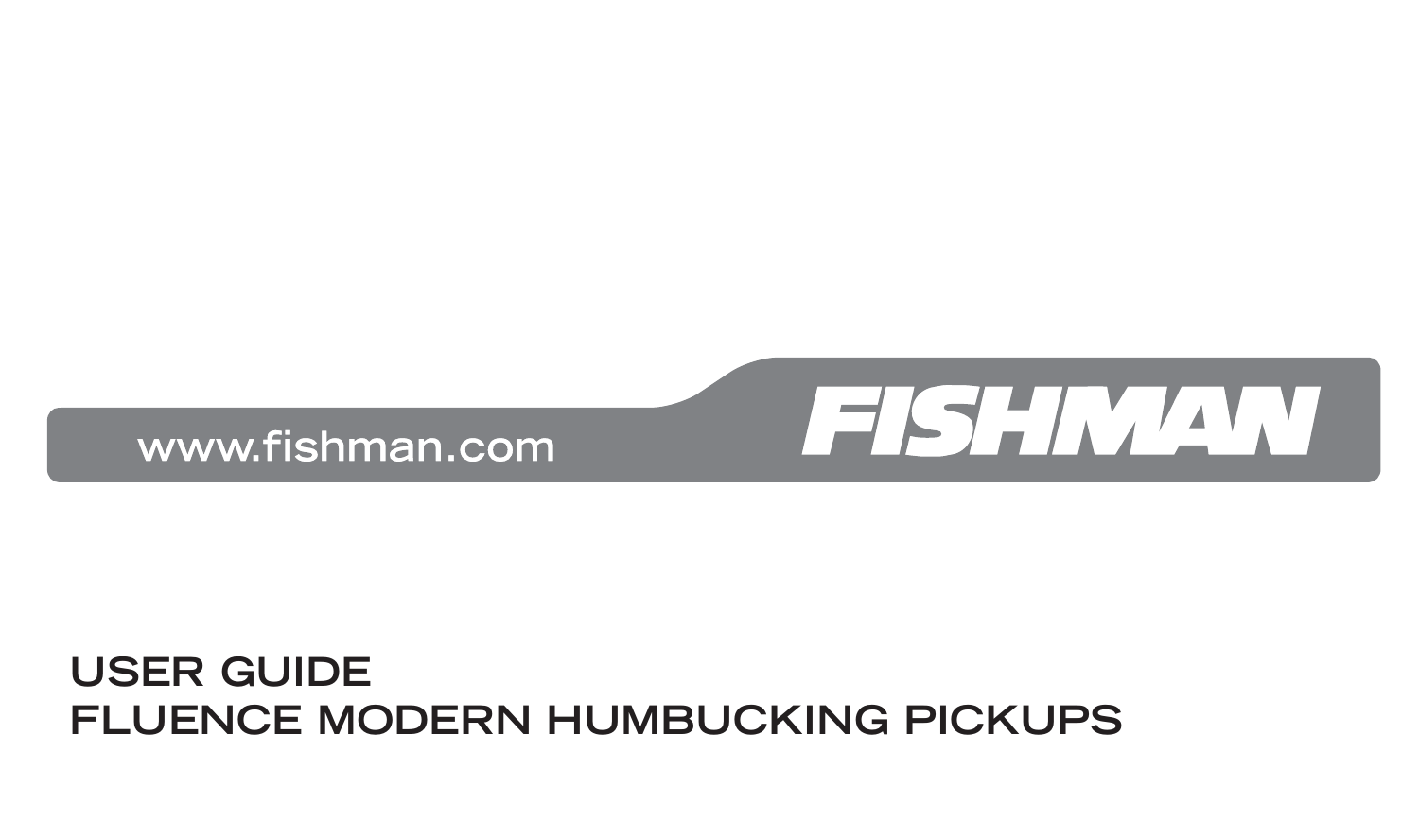#### **Welcome**

Thank you for making Fishman products a part of your musical experience. We are proud to offer you the finest products available: high-quality professionalgrade tools which empower you to sound your very best.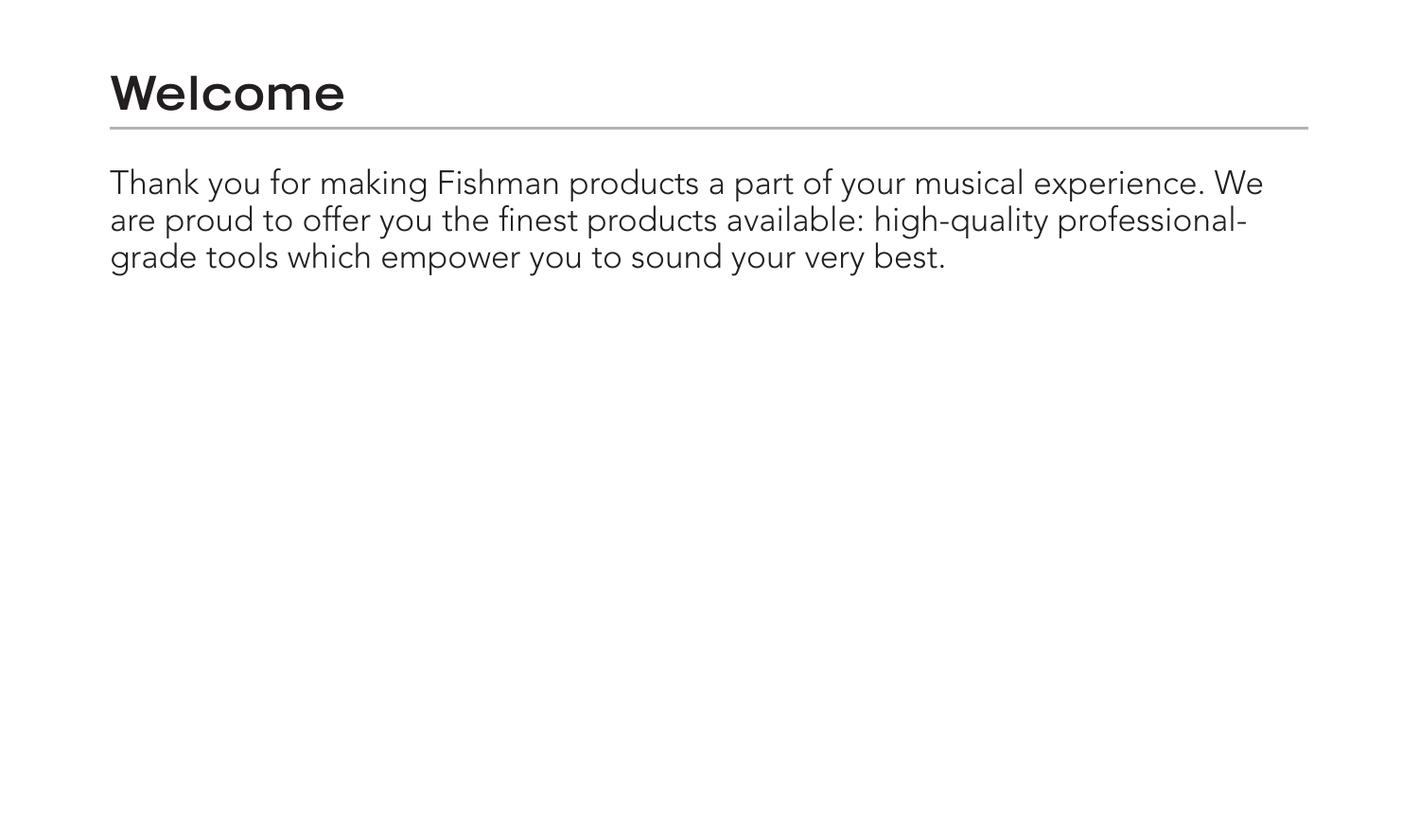### **Troubleshooting**

If you notice unexpected changes in volume or tone, change or recharge your battery, if so equipped.

If you are unfamiliar with these products, please pay close attention to the requirements for installation. Failure to do so can result in permanent damage to the pickups or your instrument. Fishman Fluence pickups should not be combined with traditional passive pickups, but may be combined with active pickups using 9 Volt power.

Installation by a qualified professional is strongly recommended.

Should you have any problems, please check with your installer or refer to the online installation guide for this product.

Technical support, troubleshooting tips and installation information can be found at http://www.fishman.com/support/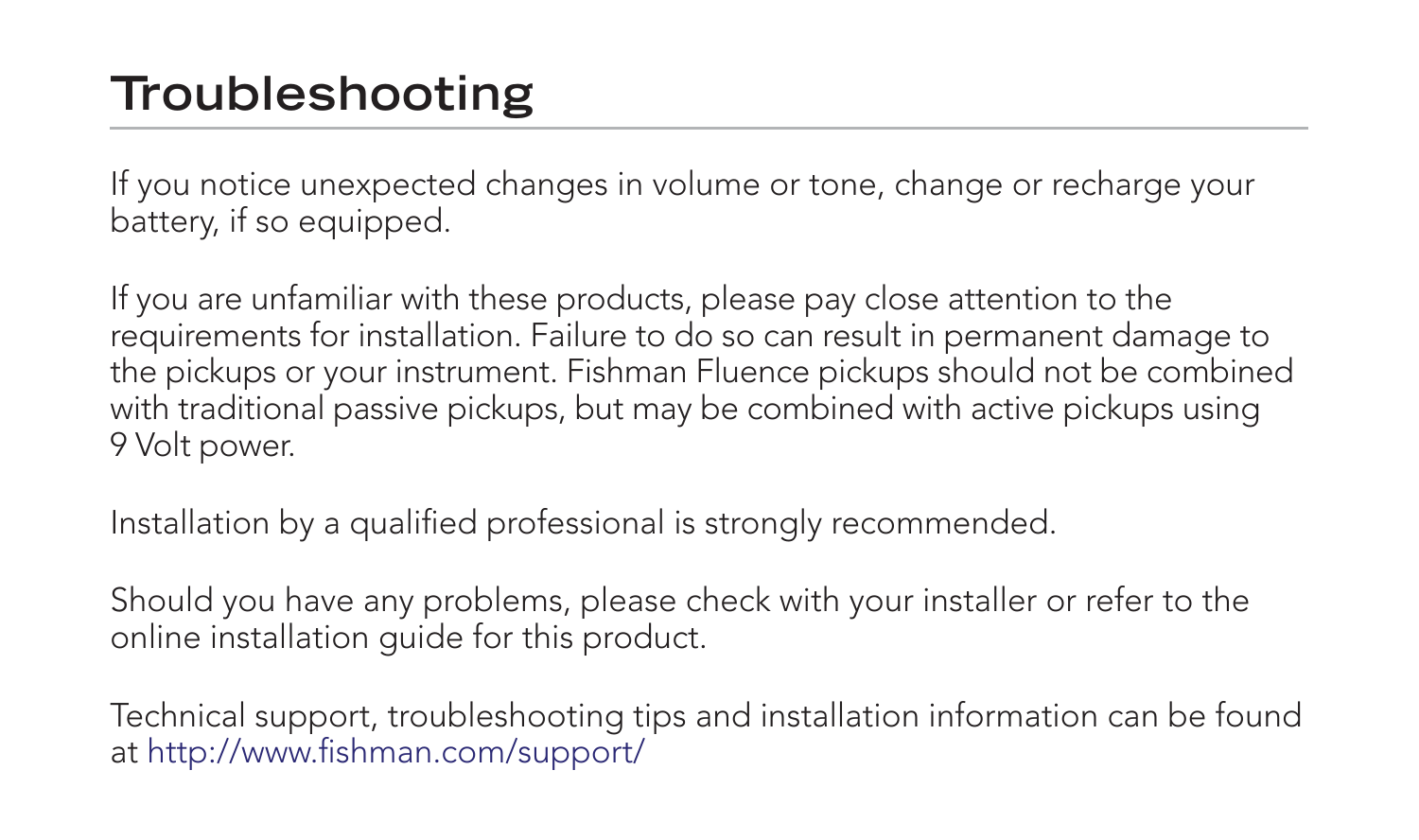## **Operation**

Operation assumes installation and wiring as described in the installation guide.

Fluence pickup voicing is selected using a switch such as the included push-pull pot. An installer can choose activation in either of the two switch positions (see installation guide for more details.) Fishman Fluence Modern Humbucker pickups offer the following two voices:

**Voice 1 Alnico** – **Modern Active (voicing switch open position)** Peak frequency – 950Hz

**Voice 1 Ceramic** – **Modern Active (voicing switch open position)** Peak frequency – 720Hz

**Voice 2 Alnico** – Crisp, clean and fluid (voicing switch grounded position) Peak frequency – 8kHz

**Voice 2 Ceramic** – **Modern passive attack (voicing switch grounded position)** Peak frequency – 1.89kHz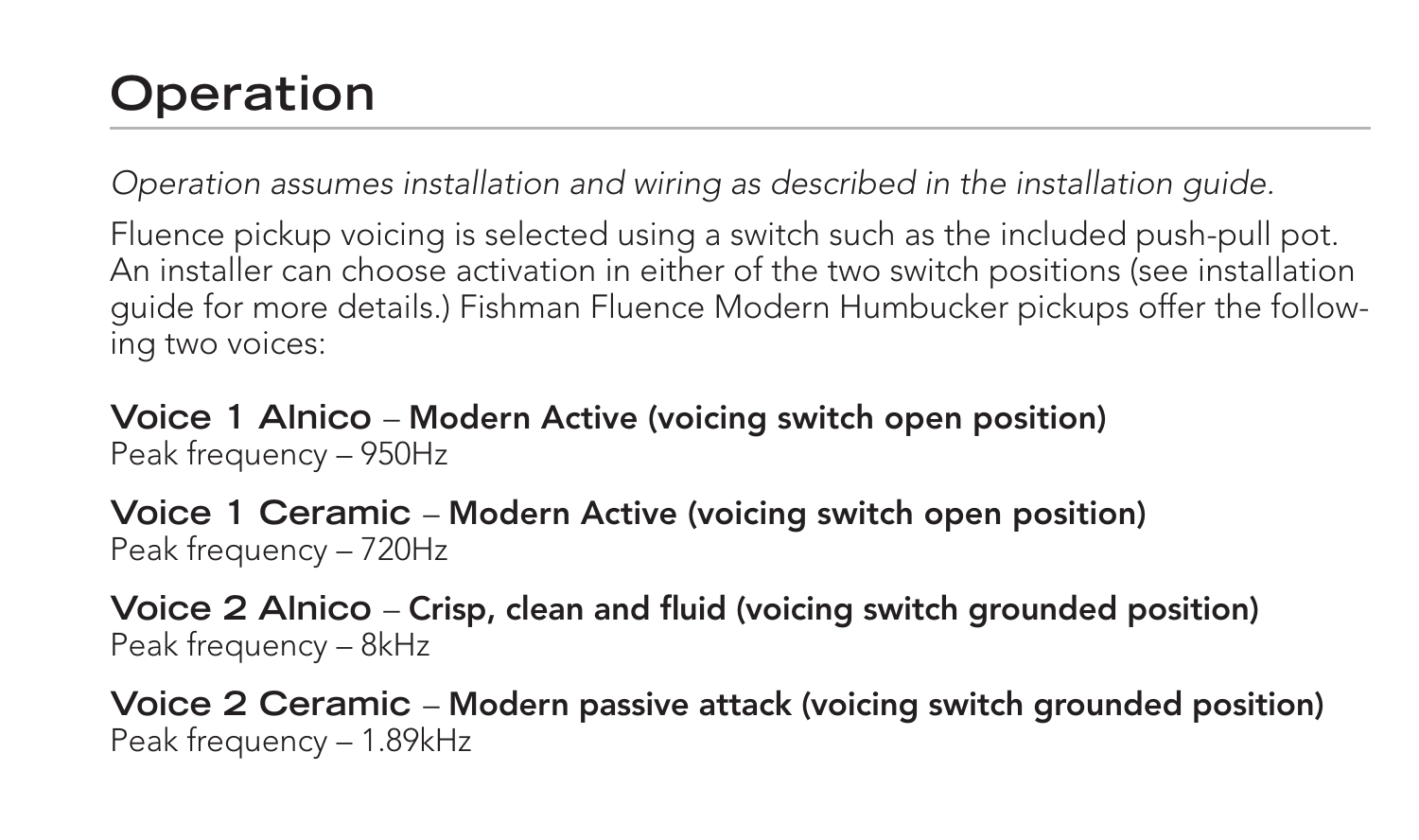Connect the Fluence equipped guitar to your amplifier with a ¼-inch instrument cable. To conserve battery life, remove the instrument cable from the guitar when the system is not in use. You can expect up to 200 hours from a typical alkaline battery (100 hours for a 2-pickup set).

The pickups are hum-cancelling in all voice settings and pickup selector positions, and voicing changes will affect the tone of any connected Fluence pickup. Volume and Tone controls operate in the traditional manner, however unlike traditional passive pickups where treble response is altered with Volume adjustment, Fishman Fluence pickups retain their full factory tone at any Volume position.

In addition to Voice switching, Fluence pickups include an HF Tilt option for reducing high frequencies for players accustomed to a darker sound from using passive pickups with long cable. This option is generally selected at time of install. Please see installation guide for details.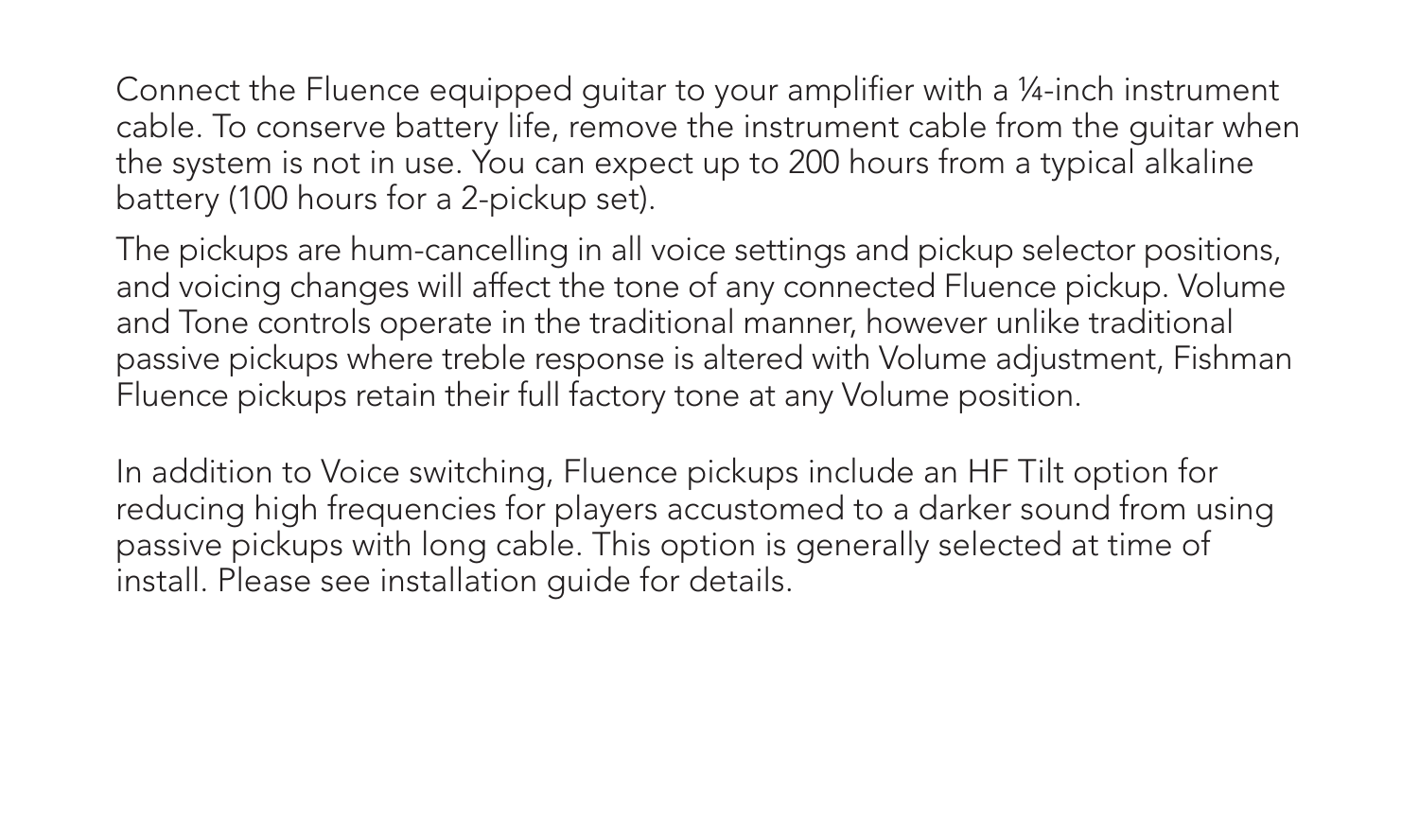#### **Optional Accessories**

#### **Universal Rechargeable Battery Pack**

Retrofits into an existing back plate on most guitars and adds an internal rechargeable Lithium Ion battery. Includes USB charger and cable and delivers up to 140 hours battery life with a single pickup.

**EU Declaration of Conformity CE**: Hereby, Fishman declares that Fishman Fluence pickups are in compliance with the essential requirements and other relevant provisions of Directive 2004/108/EC.

# C E